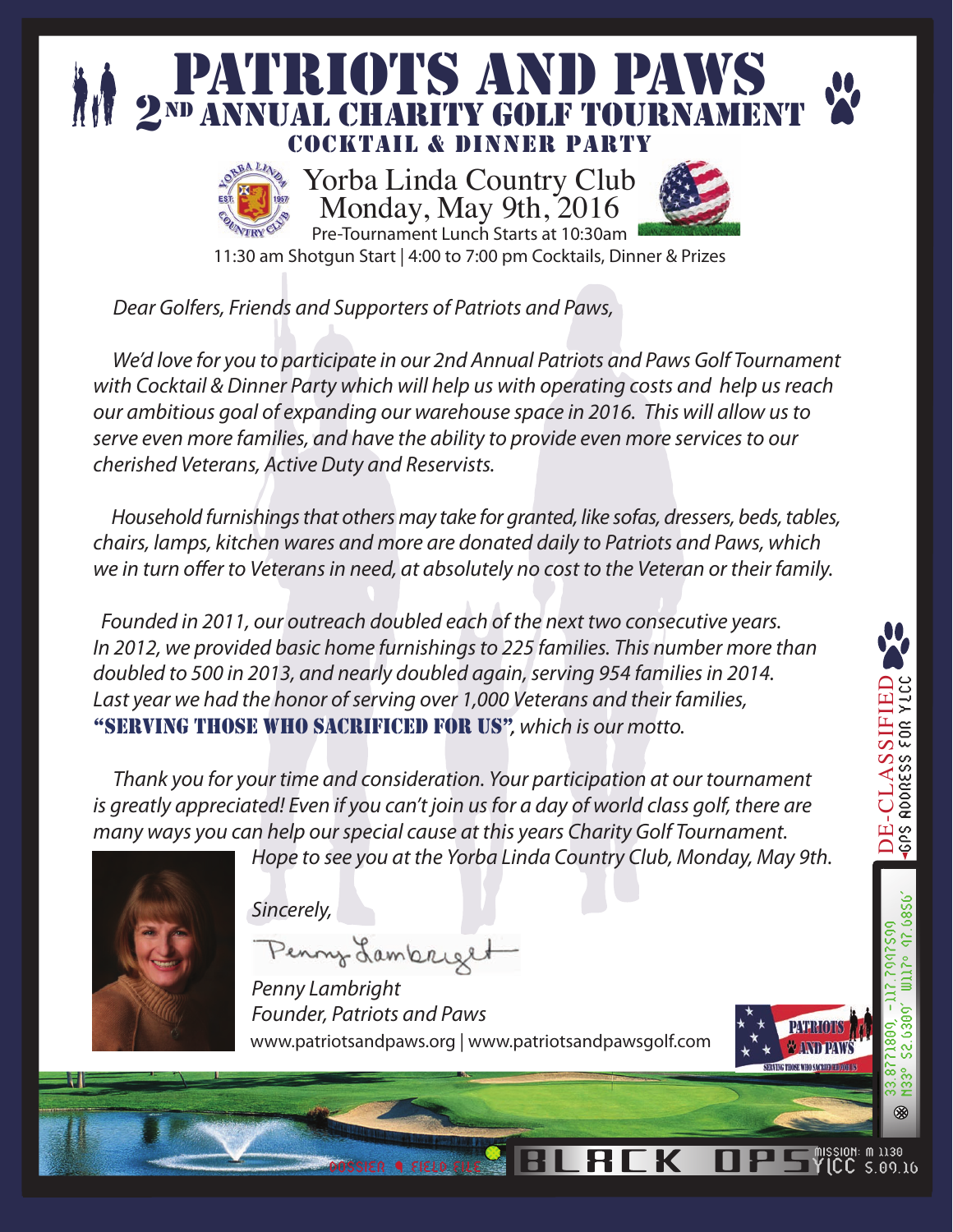# patriots and paws <sup>2</sup>nd annual charity golf tournament cocktail & dinner party

Yorba Linda Country Club | Monday, May 9th, 2016

# tournament schedule

 Yorba Linda Country Club is a Beautifully Challenging Course, and our Tournament is all about Golf, having fun and helping us give back to those who have sacrificed for all of us.

9:30 am - Registration & Practice Range Open

- 10:30 am Lunch Truck Open *www.MessHallCanteen.com*
- 11:15 am Opening Remarks / Color Guard



- 11:30 am Shotgun Start
- 4:00 pm Cocktail Hour for All Golfers & Paid Guests
- 5:30 pm Dinner Served | Fundraising Auction Starts
- 7:00 pm Closing Remarks

# player's package

 The Player's Package enters each player into our 2 cash prize contests, as well as a few fun *"score helpers"* to smooth out those rough holes! *Plus,* a few opportunity tickets to boot and worth the loot. \$30

- ★ 3 Opportunity Drawing Tickets for Cocktail & Dinner Party
- 18" Putter *'Gimme'* String ANYTHING UNDER 18" IS A *'GIMME'*
- Entry into '*Long Ball' Contest \$250 Cash Prize for Winner*
- Entry into '*Closest to the Pin' Contest \$250 Cash Prize for Winner*
- 2 Mulligan coupons *(non-transferable to other golfers)*

#### *More Information & Sponsor Inquiries*

www.patriotsandpawsgolf.com | golf@patriotsandpaws.org



DE-CLASSIFIED

MESS-HALI